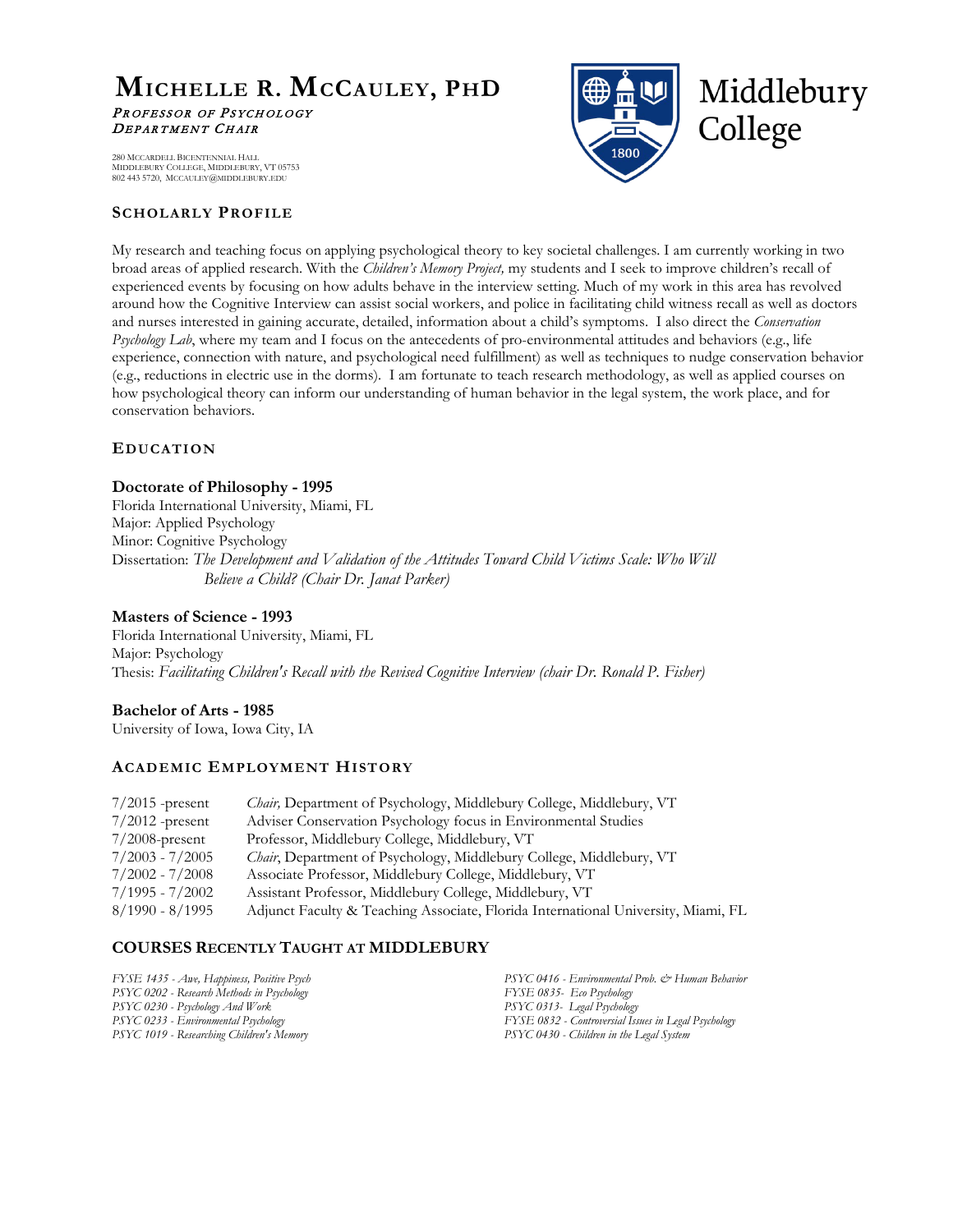*Book*s

*Child Abuse: A Global View* (2001). B. M. Schwartz-Kenney, M. R. McCauley, and M. A. Epstein, (Eds). Greenwood Publishing Group.

*Articles & chapters*

*Karp, A.,* McCauley, M., & Byrne, J. (in press). The value of adding ambient energy feedback to conservation tips and goal-setting in a dormitory. *International Journal of Sustainability in Higher Education*, xx, yyy-zzz.

*Schoenefeld, J. J.,* & McCauley, M. R. (2015). Local is not always better: the impact of climate information on values, behavior and policy support. *Journal of Environmental Studies and Sciences*, 1-9.

*Salerno, J.* McCauley, M. R. (2009). Mock jurors' judgments about scientific experts in a civil case: Do cross-examination, deliberation, and Need for Cognition Matter? *American Journal of Forensic Psychology, 27(3)* , 1-24.

McCauley, M. R., & Kite, K. L. (2007). The high cost of shifting definitions*. APA Division 37, Child Maltreatment Newsletter.*

McCauley, M. R. &. Schwartz, B. M. (2007). An overview of child abuse and neglect in the United States. *Encyclopedia of Domestic Violence,* Routledge: New York, NY

Schwartz, B. M. & McCauley, M. R. (2007). Child abuse: A global perspective. *Encyclopedia of Domestic Violence*, Routledge: New York, NY.

McCauley, M.R. & Crossman, A. (2006, February). Wanted: time, resources and research. *APA Division 37, Child Maltreatment Newsletter.*

McCauley, M. R. & Kite, K. L. (2005, February). The need for balance in finding the safer course*. APA Division 37, Child Maltreatment Newsletter.*

Kite, K. L., McCauley, M. R. (2003, October). *What a little sunshine can do. APA Division 37, Child Maltreatment Newsletter.*

Schwartz-Kenney, B. M., & McCauley, M. (2003). Child abuse: Physical abuse and neglect. *International encyclopedia of marriage and family relations*. New York, NY: MacMillan References.

Fisher, R. P., Brennan H. K., & McCauley, M. R. (2002). The cognitive interview. In M. Eisen, G. Goodman, & J. Quas (Eds.) *Memory and suggestibility in the forensic interview*, 265-286. Mahwah. NJ: Erlabum.

McCauley, M. R., & Kite, K. L. (Spring, 2001). Balancing harm to children in domestic violence cases: What is common sense? *APA Division 37, Child Maltreatment Newsletter,* 5 (4), page 3.

McCauley, M. R. & Parker, J. F. (2001). When will a child be believed? The impact of case, victim's age and mock juror's gender on children's credibility and verdict. *Child Abuse and Neglect,* 523-539.

McCauley, M. R., Schwartz-Kenney, B. M., Epstein, M. A., & Tucker, E. J. (2001). An overview of child abuse and neglect in the United States. In B. M. Schwartz-Kenney, M. R. McCauley, and M. A. Epstein, (Eds.*), Child abuse: A global View*. Greenwood Publishing.

Fisher, R. P., Falkner, K. L., Treviasan, M. & McCauley, M. R. (2000). Adapting the Cognitive Interview to enhance long-term (35-years) recall of psychical activities. *Journal of Applied Psychology, 85*, 180-189.

Fisher, R. P., Mello, E. W., & McCauley, M. R. (1999). Are jurors' perceptions of eyewitness credibility affected by the cognitive interview? *Psychology, Crime and Law, 5,* 167-176.

McCauley, M. R., & Fisher, R. P. (1996). Enhancing children's eyewitness testimony with the cognitive interview. In G. Davies, S. Lloyd-Bostock, M. McMurran, & C. Wilson, (Eds.), *Psychology, Law and Criminal Justice* (pp. 127-134). Berlin: DeGruyter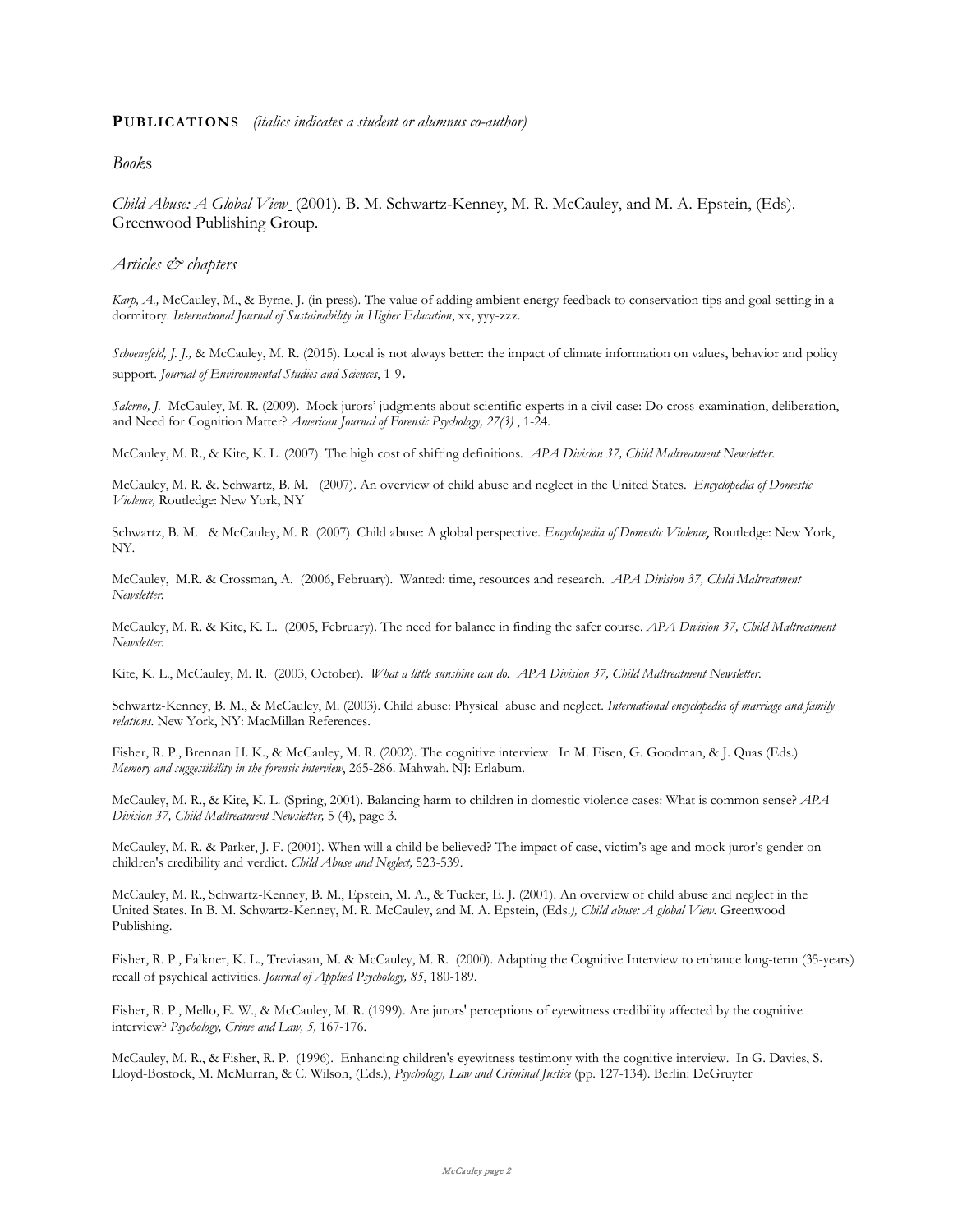McCauley, M. R. (1996). Review of "Team investigation of child sexual abuse" by Donna Pence & Charles Wilson. *Criminal Justice Review, 21,* 280-282.

McCauley, M. R., & Fisher, R. P. (1995). Facilitating children's recall with the revised cognitive interview. *Journal of Applied Psychology, 80,* 510-516.

Fisher, R. P., & McCauley, M. R. (1995a). Information retrieval: Interviewing witnesses (Ch 4, pp. 81 -99). In N. Brewer and C. Wilson (Eds*.), Policing and Psychology*. Hillside, NJ: Lawrence Erlbaum Associates.

Fisher, R. P., & McCauley, M. R. (1995b). Improving child eyewitness testimony with the cognitive interview (Ch. 7, pp. 141-159). In M. Zaragoza, J.R. Graham, G.C.N. Hall, R. Hirshman, & Y.S. Ben-Porath (Eds.), *Memory and Testimony in the Child Witness*. Thousand Oaks, CA: Sage Publication.

Fisher, R. P., McCauley, M. R., & Geiselman, R. E. (1994). Improving eyewitness testimony with the cognitive interview. In D. Ross, J. D. Reed, & M. Toglia (Eds.), *Adult eyewitness testimony: Current trends and developments*. London: Cambridge University Press.

Fisher, R. P., Chin, D., & McCauley, M. R. (1991). Enhancing eyewitness recollection with the cognitive interview. *National Police Unit Review*, *6,* 3-12.

# **CONFERENCE PRESENTATIONS**

Accepted talk: Michelle R. McCauley & Kevin L. Kite (June 17, 2016). Bright colored storm clouds. Using cartoons, humor, and metaphor to engage people with climate change. Adirondack Climate Reality 2016: Finding Inspiration and Common Ground Conference.

Accepted talk. McCauley, M. R. (2016, May). Considering the CI in the lens of Self Determination Theory. Presented at the *Applied Cognition and the Cognitive Interview Conference. Miami: Florida*

McCauley, M. R. (2015, March). *Getting green with a little help from our friends: the role of belonging on pro environmental actions.* Paper presented at the Climate Reality Conference: Hope Resilience, Action. SUNY Queensbury Campus, Queensbury, NY.

McCauley, M. R., *Schoenefeld, J., Blahut, O.* (2014, March). Understanding the correlates of concern and behavior: psychological values and need fulfillment matter. Presented in M. McCauley (Chair) *Conservation Psychology.* Symposium presentation at the Eastern Psychological Association's annual meeting in Boston, MA.

McCauley, M. R., *Santee, A., Morgan, K., Case, O.* (2014, March). *Applying Self Determination theory to facilitate children's report of experienced events*. Paper presentation at the Eastern Psychological Association's annual meeting in Boston, MA.

McCauley, M. R. (2014, January). *Psychological need fulfillment, mindfulness, awe, & action*. Paper presented at the Center for Theory an Research Program *on* Ecology, Spirituality, and Social Justice at Esalen, CA.

Byrne, J., Lepkowska-White, E. McCauley, M. R. (2013, October) F*aculty development workshops: planning, implementation & outcomes*. Symposium Presentation at AASHE annual meeting, Nashville, TN.

McCauley, M. R. (2013, June). *Why Psychological Need Fulfillment Might Trump Social Pressure*. Poster presented at the Garrison Institute's annual Climate, Mind, and Behavior meeting in Garrison New York.

Schoenefeld, J., McCauley, M. R. (2013, May). *Impacts of Local Climate Information and Values on Behavior and Policy Support*. Poster presented at the Association for Psychological Science's annual meeting in Washington D.C.

McCauley, M. R., *Madore, K. P*., Langrock A. M., *Harney, S. M.,* (2013, May). *Increasing autonomy support in the Cognitive Interview improves children's recall.* Poster presented at the Association for Psychological Science's annual meeting in Washington D.C.

*Madore, K. P.,* McCauley, M. R., *Harney, S. M., Dodge, E., Walsh, C.* (2013, March). *Testing the CI to help children's dietary recall*. Paper presented and the Eastern Psychological Association's annual meeting. New York City, NY.

McCauley, M. R., *Madore, K. P., Morgan, K*. (2013, March). *When a child recalls a fact relates to accuracy - even with the Cognitive Interview.*  Poster presented and the Eastern psychological Association's annual meeting. New York City, NY.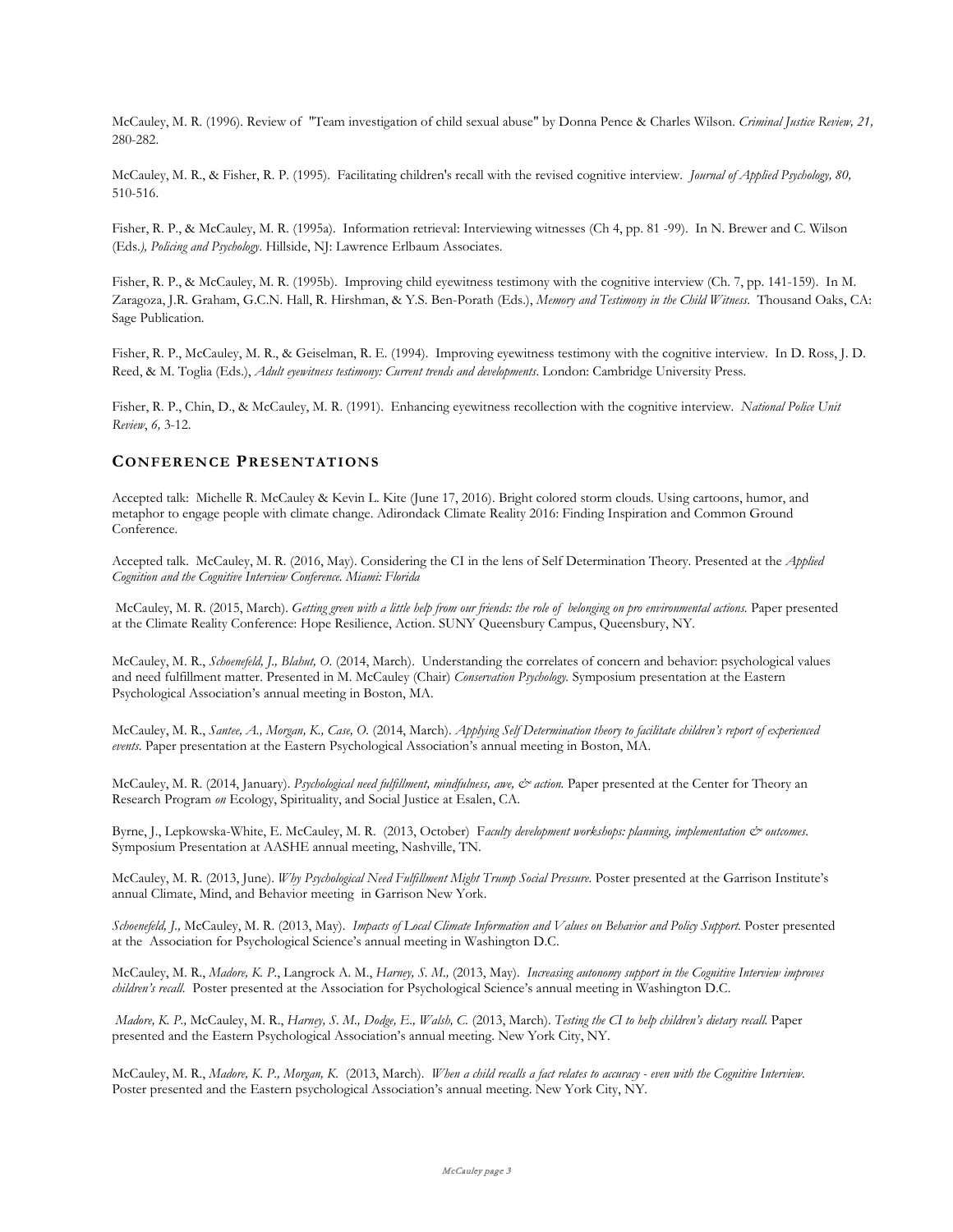McCauley, M. R. (2012, August). *Using the Cognitive Interview to improve children's dietary recall.* Talk given at the Vermont Genetics Network's Annual Meeting. Burlington, VT.

McCauley, M. R. (2012, June). *The role of psychological need fulfillment in environmental action*. Talk given at the Ecology, Contemplation, and Social Justice meeting, Santa Fe, NM.

*Madore, K. P.,* McCauley, M. R., & Langrock, A. M. *(2011*, April). *Improving children's dietary recall and recognition with the Cognitive Interview.*  Poster presented at the Society for Research on Child Development (SRCD) biennial conference in Montreal, CA.

McCauley, M. R. (2011, June). *Avoiding the downer class when teaching environmental psychology.* Talk given at the Association for Environmental Studies and Sciences, Burlington, VT.

McCauley, M. R., & *Yoshida, Y.* (2011, June). *How relatedness need fulfillment affects environmental attitudes and behaviors.* Poster presented at the Sixth Self Biennial International Conference in Quebec City, QC*.*

McCauley, M., *Taylor, C., Madore, K.,&* Langrock, A. M. (2011, March). The effect of gender and attitudes towards child victims on children's *credibility*. Poster presented at the Eastern Psychological Association's Annual Meeting in Boston, MA.

McCauley, M. R & *Waldman, C.* (2011, April). P*arents' personal childhood nature experiences as a predictor of kids' time in nature: Encouraging Conservationists*. Poster presentation at Society for Research on Child Development (SRCD) biennial conference in Montreal, CA.

Langrock. A., McCauley, M., *Citrin, A*., *Cabonargi, P., Demers, A., Demers, N. & Elias, A*. (2010, May). *The effects of time segmentation on children's recall*. Poster presented the Association of Psychological Science's Annual Meeting in Boston, MA.

*Madore, K.,* McCauley, M., Langrock, A., *Wyndham, N. & Terry, M.* (2010, May). *Enhancing children's recalls with the cognitive interview*. Poster presented at the Association of Psychological Science Annual Meeting in Boston, Massachusetts.

McCauley, M. R, Langrock, A. M., & *Viani, H.* (2009, May): *Type of interview question phrasing on children's recall of an event*. Association of Psychological Science's Annual Meeting in San Francisco, CA.

*Terry, M.* Langrock, A. M., & McCauley, M. R (2009, May): *Elements of rapport: can gaze aversion facilitate recall in young children?* Poster presented at the Association of Psychological Science's annual meeting in San Francisco, CA

Langrock, A. M., & McCauley, M. R. (2007, April). Co-chairs symposium titled: *The value of good rapport techniques in forensic and clinical interviews.* Society of Research in Child Development. Biennial meeting in Boston MA.

McCauley, M. R., & Langrock, A.M., *Redmond, S*. (2007, April). *Before we begin I'd like to get to know you better: the importance of establishing good rapport*. Paper presented at Society of Research in Child Development. Biennial meeting in Boston MA. McCauley, M. R., & Langrock, A.M. (2006, August). *Understanding the relation among vocabulary, short term memory, and children's recall performance.* Poster presented at Vermont Genetics Network, 5th Annual Retreat in Burlington VT.

McCauley, M,R., *Delong, H. R., Jennings, A., King, C.D., MacLean, C*. and Langrock, A. (2006, March). *The impact of different coding instructions regarding a "fact" on outcomes in child witness studies*. Paper presented at the Eastern Psychological Association's Annual Meeting, Baltimore, Maryland.

McCauley, M., *Horner, J., Citrin, A., Hebert, L., Mc Vary, M., Velez, G., and Waters, R*. (2006, March). *The importance of vocabulary and working memory for child eyewitness recall*. Paper presented at the Eastern psychological Association's Annual Meeting, Baltimore, Maryland.

*Guion, K*, McCauley, M. R., Schwebel, D. C. (2006, April). *Outcome Framing and the risks of evaluating child abuse.* Poster presented at the National Conference on Child Health Psychology, Gainesville, FL.

McCauley, M. R. (2006, March). Three useful writing assignments for undergraduates in a legal psychology course. In B. Schwartz (Chair), *Pedagogical Approaches in the Psychology and Law Classroom*. Symposium presentation at American Psychology and Law Society's Annual Meeting, St. Petersburg, FL

Langrock, A. M., McCauley, M.R. *Delong, H. King, C*. (2006, March). *Children's ability to benefit from a cognitive interview: does age matter?* Paper presented at American Psychology and Law Society's Annual Meeting, St. Petersburg.

*Salerno, J*. & McCauley, M. R.. (2006, March). *Effects of cross-examination and need for cognition on juror participation and evaluation of scientific expert testimony during deliberation*. Poster presented at American Psychology and Law Society 2006 Annual Meeting, St. Petersburg.

*Prust, M., Carlson, E., Voake, R*. McCauley, M. & Langrock, A. (2005, March). *Children's source monitoring and the cognitive interview*. Poster presented at the Eastern Psychological Association in Boston, MA.

*Eggbroten, J*, Osborne, B., McCauley, M. (2005, March). *Who put a soda can in the trash? predicting pro-environmental behavior.* Poster presented at the Eastern Psychological Association's Annual Meeting, Boston, MA.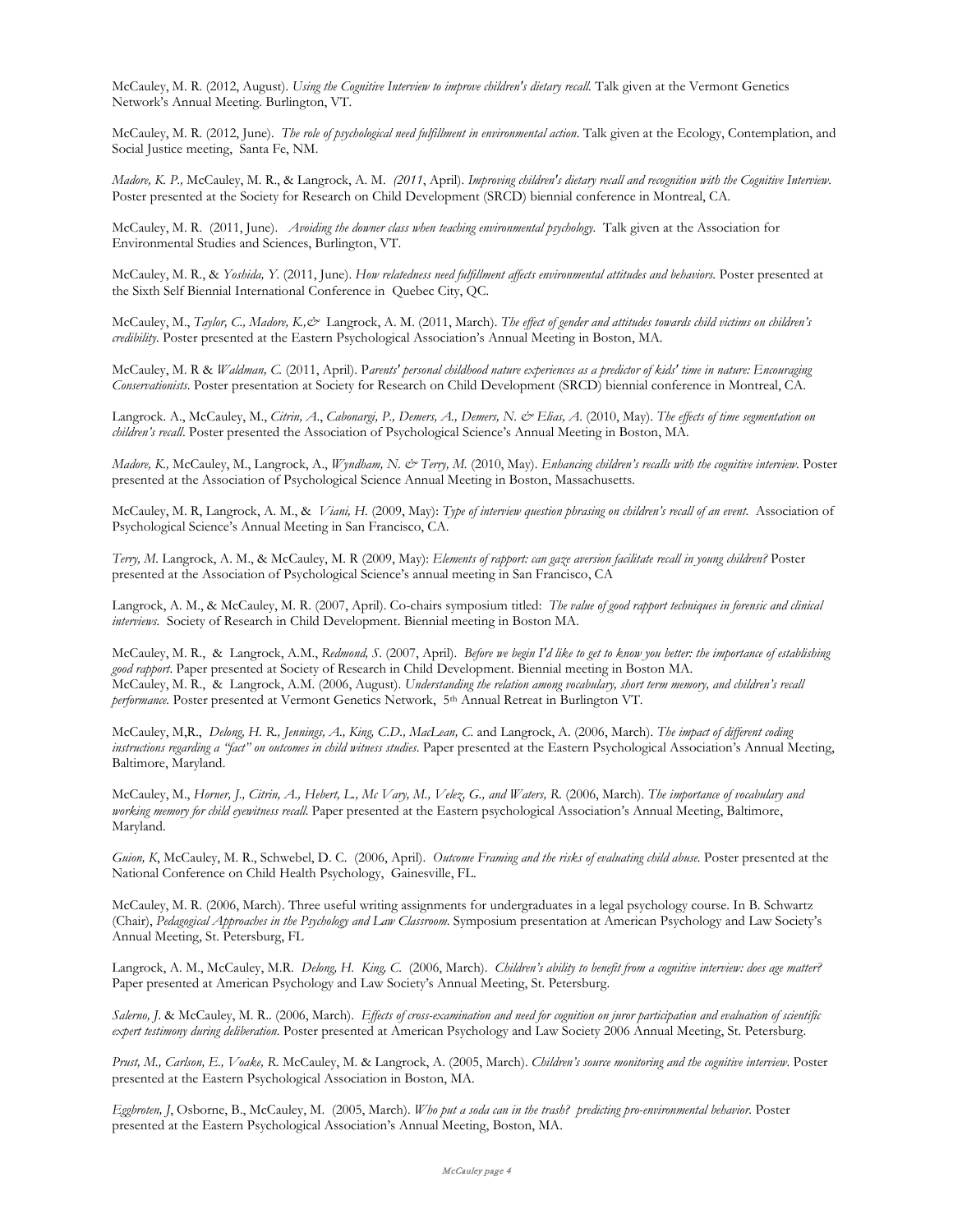*Salerno, J*. & McCauley, M. R. (2005, March). *Need for cognition and cross examination: What helps jurors understand flaws in scientific evidence.* Paper presented at Eastern Psychological Association's Annual Meeting, Boston, MA.

McCauley, M. & Aleks, M. (2005, March). *Effects of a domestic violence victim's socioeconomic status on child placement decisions*. Paper presented at the American Psychology and Law Society's Annual Meeting, La Jolla, CA.

Osborne, B., McCauley, M., *Azzara, M., Franz, V., & Manis, S*. (2004, April). *Predicting pro-environmental behavior: Efficacy and a-motivation matter.* Poster to be presented at Eastern Psychological Association's Annual Meeting, Washington D.C.

McCauley, M. R., & *Quish, C. M.* (2002, March*). Using the Cognitive Interview as a source monitoring interview for child eyewitnesses: Sex matters.* Paper presented at the American Psychology and Law Society's Biennial Meeting, Austin, TX.

Velez C., *Carter, D., Guion, K., Oliva, M.,* & McCauley, M.R., (2002, March). *Effects of alcohol intoxication and alcohol expectancies on decisions of responsibility in a domestic violence case.* Poster presented at Eastern Psychological Association's Annual Meeting in Boston, MA.

McCauley, M. R., *Kerchner, R. J., & Livoti, M*. (2001, April). *Effects of moral culpability on decisions of negligence in a medical malpractice case.* Poster presented at the Eastern Psychological Association's Annual Meeting, Washington D.C.

*Young M.,* & Michelle McCauley (2001, April). *The relation of environmental attitudes on decision making in an environmental conflict*. Poster presented at the Eastern Psychological Association's Annual Meeting, Washington D.C.

*Krulewitz, J., Burr, J.* & McCauley, M. R. (2000, March). *The impact of age and personal contact on children's and adolescents' attitudes toward law enforcement.* Poster presented at American Psychology and Law Society 2000 Biennial Meeting, New Orleans, LA.

*Krulewitz, J.* & McCauley, M. R. (1999, April). *Adolescents' attitudes towards law enforcement.* Poster presented at the EPA Annual Meeting, Providence RI.

Fisher R. P., Falkner K. L., Trevisan, M., McCauley, M. R., & Mello, E.W. (1997, July). *Adapting the Cognitive Interview for long-term (35 years) recall of physical activity*. Symposium presentation at the SARMAC Annual Meeting, Toronto, Canada.

Parker, J. F., & McCauley, M. R. (1997, April). *Credibility of child victims and verdict: Effects of case type and victim's age*. Poster presented at the South Eastern Psychological Association's Annual Meeting, Atlanta, GA.

McCauley, M. R. (1996, August). *Marketing yourself: Recent graduates discuss their strategies.* Symposium presentation at the American Psychological Association's Annual Meeting, Toronto, Canada.

Fisher, R. P., Falkner, K. L., McCauley, M. R., Mello, E. W., & Trevisan, M. (1996, June*). Cognitive memory principles applied to traditional interviewing techniques.* Paper presented at the Society for Epidemiologic Research 1996 Annual Meeting, Boston, MA.

McCauley, M. R. & Parker, J. F. (1996, March). *Using the RLAQ23 to predict verdict in cases involving a child victim.* Poster presented at Eastern Psychology Association's Annual Meeting, Philadelphia, PA.

McCauley, M. R. & Mello, E. (1996, February). Co-chairs of *Funding opportunities in psychology and law*. Symposium presentation at American Psychology and Law Society Biennial Meeting, Hilton Head, SC.

McCauley, M. R. & Parker, J. F. (1996, February). *Who will believe a child?: The development and validation of the attitudes toward child victims scale.* Poster presented at American Psychology and Law Society Biennial Meeting, Hilton Head, SC.

Mello, E. W., McCauley, M. R., & Fisher, R. P. (1996, February). *Perceptions of eyewitness credibility and interview type.* Paper presented at American Psychology and Law Society Biennial Meeting, Hilton Head, SC.

McCauley, M. R. (1995, August). Chair of *Nonacademic careers in psychology and law*. Symposium presentation at American Psychology Association Annual Meeting, New York City, NY.

McCauley, M. R., & Fisher, R. P. (1995, August). Predicting children's eyewitness accuracy from speech style (hedging). In S. Fraser (Chair), *Eyewitness and Memory Issues.* Symposium presentation at American Psychology Association Annual Meeting, New York City, NY.

McCauley, M. R., & Fisher, R. P. (1995, March). *Children's hedging on recall performance.* Paper presented at the Florida Conference on Sensation, Perception, Cognition and Action, Orlando, FL.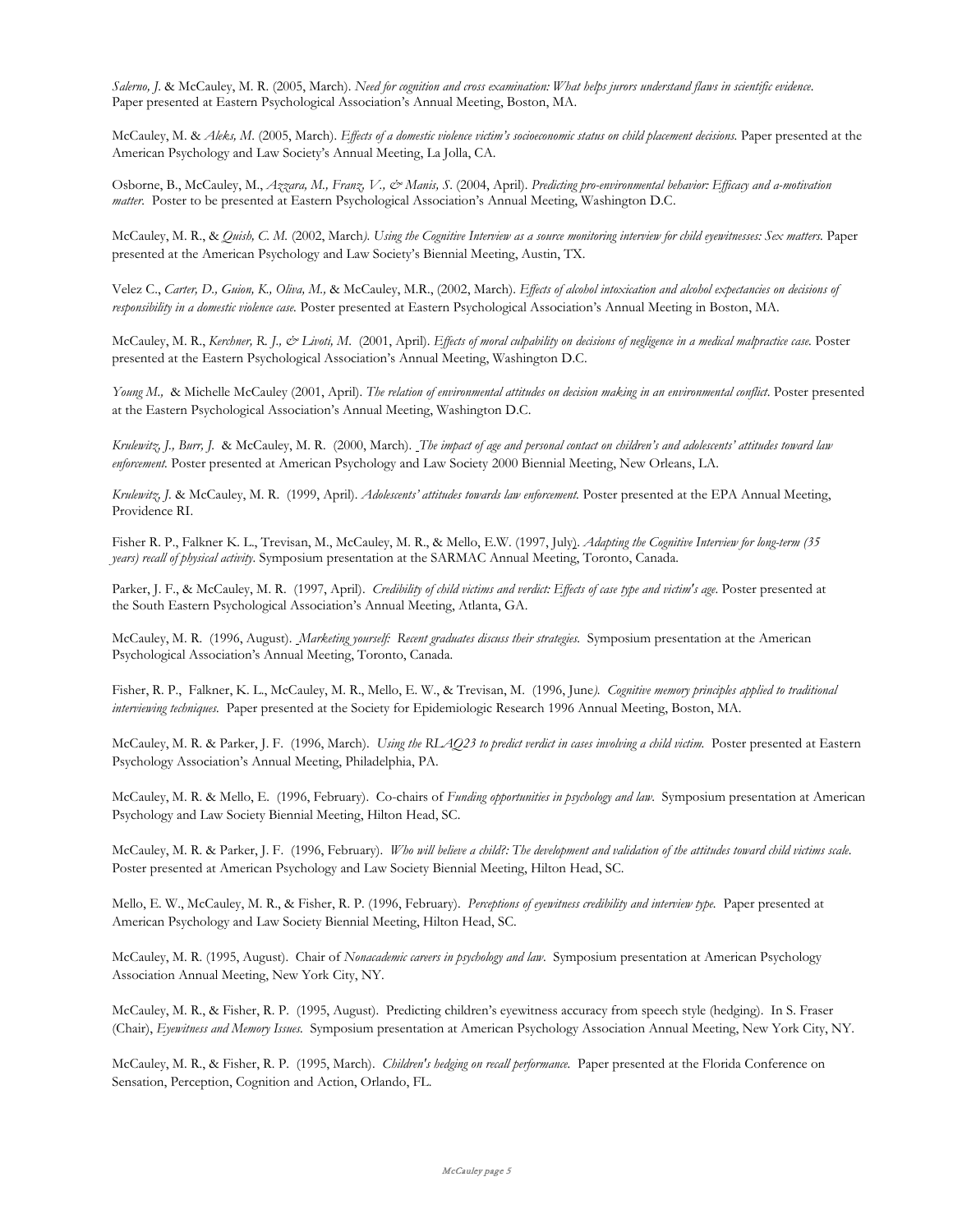McCauley, M. R., & Fisher, R. P. (1994, March). Enhancing children's eyewitness memory with the revised cognitive interview over two interviews. In M. McCauley (Chair), *Reliability and validity of the Cognitive Interview in child and adult populations.* Symposium presentation at American Psychology and Law Society Biennial Meeting, Santa Fe, NM.

McCauley, M. R. (1993, June). *Enhancing children's memory with the Cognitive Interview*. Poster presented at the Florida Conference on Sensation, Perception, Cognition and Action, Tampa, FL.

Fisher, R. P., & McCauley, M. R. (1993, June). *The relationship between consistency and accuracy of eyewitness recall.* Paper presented at the Florida Conference on Sensation, Perception, Cognition and Action, Tampa, FL.

McCauley, M. R. (1993, April). *Does children's confidence imply accuracy?* Paper presented at the Florida International University, Florida Atlantic University Annual Conference, Miami, FL.

Fisher, R. P. & McCauley, M. (1993, March). *Improving eyewitness testimony with the Cognitive Interview.* Paper presented at the Kent Psychology Forum, Kent: Ohio.

Fisher, R. P., & McCauley, M. R. (1992, September)*. Enhancing children's eyewitness testimony.* Paper presented at the Third European Conference of Law and Psychology, Oxford, England.

Fisher, R. P., & McCauley, M. R. (1992, June). *Enhancing children's testimony with the Cognitive Interview.* Paper presented at The Society of Police and Criminal Psychology Annual Meeting, Tampa, FL.

McCauley, M. R., & Fisher, R. P. (1992, March). Improving children's memory for actions. In J. Yuille (Chair), *Children as witnesses.* Symposium presentation at American Psychology and Law Society's Biennial Meeting, San Diego, CA.

Brock, P., McCauley, M. R., Fisher, R. P., & Cutler, B. L. (1991, August). *The relation between consistency and accuracy of eyewitness testimony.* Poster presented at the annual meeting of the American Psychological Association, San Francisco, CA.

McCauley, M., Chin, D., Fisher, R.P., & Brock, P. (1991, April). Revising the cognitive interview for eyewitness identification. In B.L. Cutler (Chair), *Theoretical and practical issues in the assessment of eyewitness testimony*. Symposium presented at the Annual Meeting of the Southeastern Psychological Association, New Orleans.

McCauley, M. (1991, March). *Children's memory for actions.* Paper presented at The Florida International University, Florida Atlantic University Annual Conference.

Otto, R. K., Starr, L. M., & McCauley, M. R. (1991, August). *Decision-making abilities of mentally ill persons.* Paper presented at the Annual Meeting of the American Psychological Association, San Francisco, CA.

#### **BLOGS, BLOG POSTS, AND MEDIA COVERAGE**

*Blog: Hurry Up Please its Time.* This is a regularly updated comic blog focused on culture, science, and the environment @ <http://www.hurryuppleaseitstime.com/>

*I Don't Believe in Asteroids: An Hurry Up Please Collection* (2015) by K. L. Kite & M. R. McCauley. Ink Fall Studios Publishing. This is a book of comics focused the environment and culture.

August, 19, 2015 Blog post by M. R. McCauley and J. Schenefeld titled *Local Is Not Always Better: The Impact of Climate Information on Values, Behavior and Policy Support* posted at:

- > Tyndall Center web page [\(http://www.tyndall.ac.uk/publications/journal-article/2015/local-not-always-better-impact-climate-information-values-behavior/\);](http://www.tyndall.ac.uk/publications/journal-article/2015/local-not-always-better-impact-climate-information-values-behavior/)
- **Environmental Europe blog [\(http://environmentaleurope.ideasoneurope.eu/2015/08/19/local-climate-information-stimulate-action/\)](http://environmentaleurope.ideasoneurope.eu/2015/08/19/local-climate-information-stimulate-action/);**
- ▶ and Talking Climate a publication of the Climate Outreach and Information Network [\(http://talkingclimate.org/is-local-always](http://talkingclimate.org/is-local-always-better/)**[better/\)](http://talkingclimate.org/is-local-always-better/).**

# **BLOG AND MEDIA COVERAGE BY OTHERS**

**FALL 2015:** Senior seminar *Environmental Problems and Human Behavior* mentioned in an article titled *Understanding Your Audience* in the Land Trust Alliance Saving Land, a Land magazine..

August 19, 2015: Andrew Hall, blog post discussing Kite and McCauley's environmental comics. <http://www.patheos.com/blogs/laughingindisbelief/2015/08/i-dont-believe-in-asteroids-and-boston-comic-con/>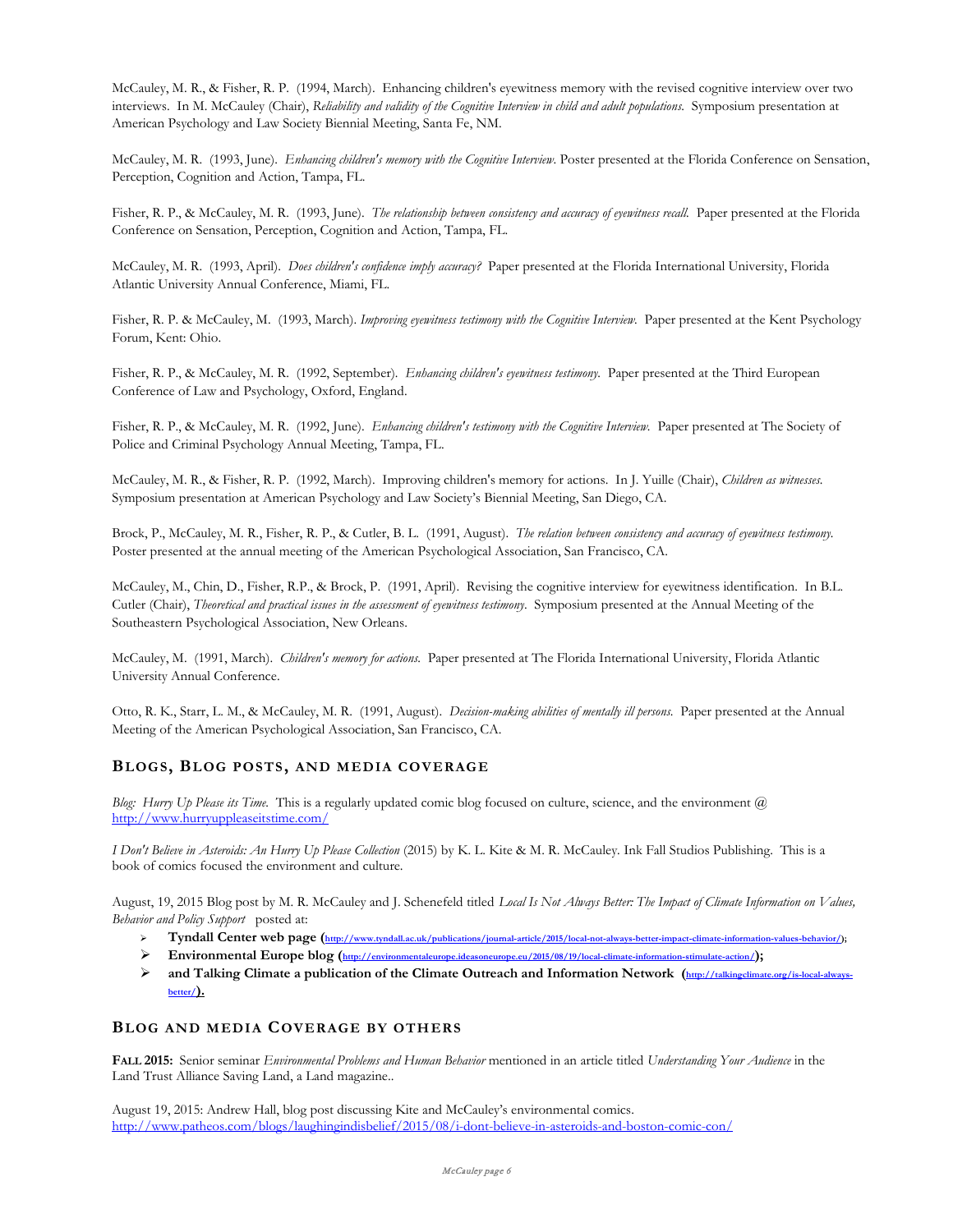January 24th, 2015: Quoted in an article in the Post Star News by Michael Goot titled: *Experts will discuss the impact of global warming.*

MAY 9, 2011: Curing nature deficit disorder posted on *About the Kid's Health* (http://www.aboutkidshealth.ca/en/news/newsandfeatures/pa *[disorder.aspx\)](http://www.aboutkidshealth.ca/en/news/newsandfeatures/pages/curing-nature-deficit-disorder.aspx)*

# EXTERNAL FUNDING

|           | \$68,647  |
|-----------|-----------|
| 2011-2013 | \$10,000  |
| 2011-2012 | \$65,686  |
| 2010      | \$1796    |
| 2005-2006 | \$14,540  |
| 2005-2006 | \$60,032  |
| 2001-2003 | \$125,874 |
| 1999-2000 | \$3,600   |
|           | 2012-2013 |

### **INTERVIEW PROTOCOL SKILLS**

- I have done extensive work developing and conducting *the Cognitive Interview* with children & adults as well as in training others to use this valuable interview protocol.
- I have formal training to administer the NICHD Interview Protocol (Oct, 2005 Children's Justice Center in Salt Lake City).

### **INVITED PRESENTATIONS**

- $\bullet$  January 31, 2014: The Psychology of Environmental Decisions, Action, and Policy Support given at the Monterey Institute for International Studies, Monterey, CA.
- November 7, 2013: How Psychology Can Help Us Act Sooner Rather Than Later given at Green Mountain College, Poultney, VT.
- $\div$  January 14, 2013: Why We Act and Why We Don't: The Psychology Behind Engaging (or not) in Pro-Environmental Behaviors given at Efficiency Vermont, Burlington, VT.
- August 25, 2010: Using Psychology to Reduce Energy Consumption at the Vermont Community Foundation, Middlebury, VT.
- October 14, 2009: *Improving Child Eyewitness Memory:* The Effect of Age, Interview, and Rapport, given at Roger Williams University, Providence, Rhode Island.
- Cotober 14, 2009: Presentation to Roger Williams Psychology Club titled: Life After the Undergraduate Years, Providence, Rhode Island.
- May 24, 2005: The Use of the Cognitive Interview with Young Children, Randolph Macon Woman's College titled*:* Ashland, Virginia.
- $\cdot$  March 2, 2002: Interviewing Child Witnesses, Bates College
- October 13, 2000:The psychology of Interviewing Friendly Witnesses: Using Cognitive Interviewing Techniques*.*  Public Defense Training, Montpelier Vermont.
- June 8, 2000: Problems with Eyewitness Recall and Identification: the State of the Science*.* Green Mountain Annual Criminal Defense Institute at Vermont Technical College, Randolph, Vermont.
- October 20, 1998: Presentation to the American Association of University Women, Middlebury, VT.
- September 19, 1998: Presentation to the Middlebury Alumni Leadership Conference, Bread-loaf Campus, Middlebury
- Spring 1997: Using The Cognitive Interview With Child Witnesses. Presentation at Rollins College, Winter Park, Fl.
- October 15, 1996: Adults' Perceptions of Child Witnesses. Shippensburg University, Shippensburg PA.

#### **RECENT SYNERGETIC ACTIVITIES**

- Community course on happiness at ESI. Middlebury, VT summer August 2015.
- Continuing working with Jack Byrne and the Middlebury campus sustainability office to assist in program evaluation of initiatives (e.g., faculty workshops) and in incorporating psychological research findings into new campus initiatives.
- Fall 2013-present: meeting regularly with the executive director of Vermontivate, Kathryn Blume, to discuss methods of using psychometric tools to assess the impact of the program.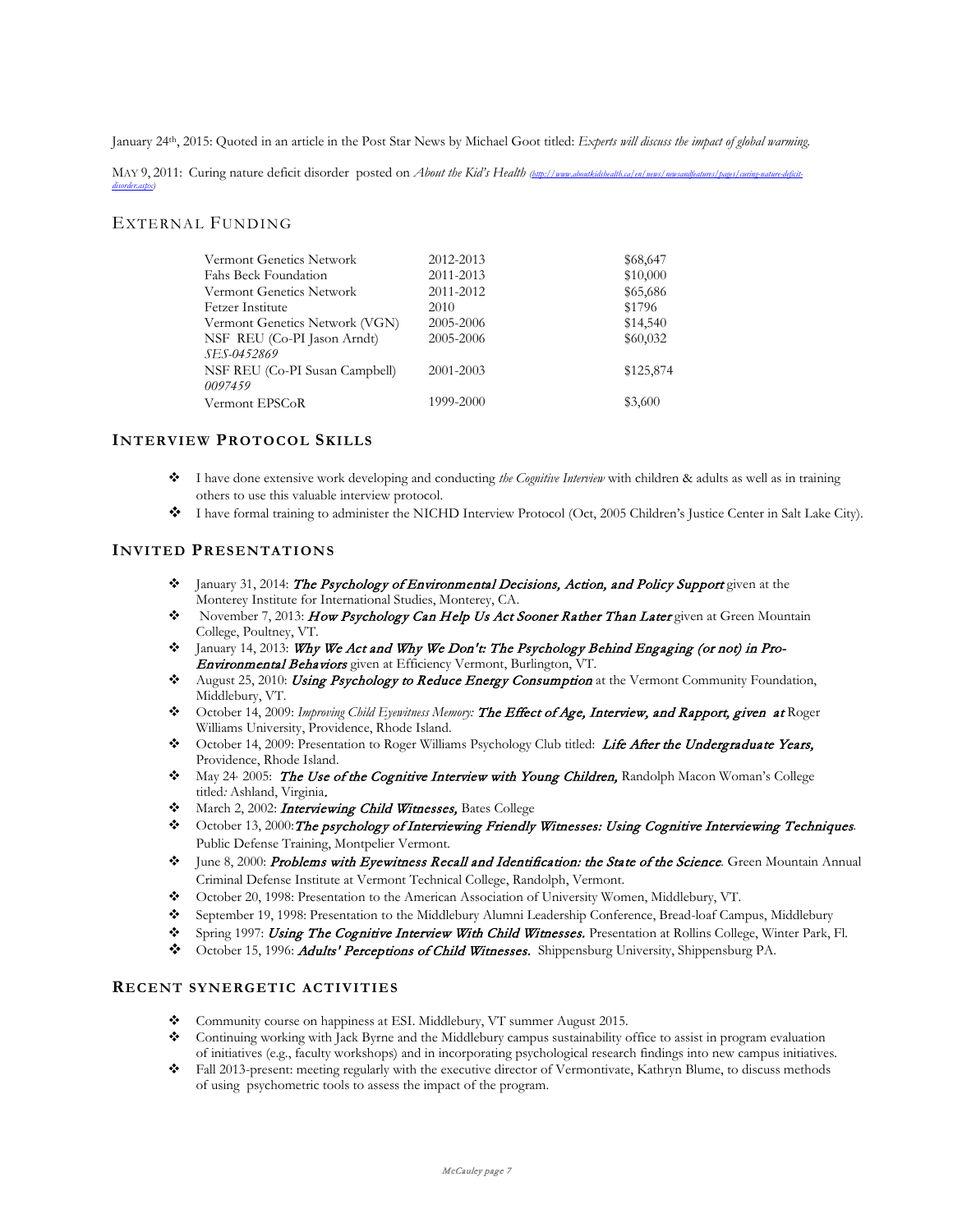- Fall 2013-present: collaborating with Efficiency VT and VEIC to design and conduct a project assessing how psychological need fulfillment and real-time energy usage feedback relate to homeowners conservation behaviors.
- Summer 2014: Attended the *Breadloaf Orion* writers conference with the goal of improving my communication skills and use of narrative beyond academic writing.
- Summer 2014: Visited the *Danish International Studies* program both to assess Middlebury students' experiences at DIS and to review Danish sustainability efforts for my research and teaching.
- Fall 2013: Worked with the executive director of a local non-profit (H.O.P.E) to develop and facilitate a sustainability focus within the organization and its clientele. This work was funded in part by an EPA grant to the Northern New England Campus Compact via the ES program.
- June 2013: Participated in the Garrison Institute's *Climate, Mind, and Behavior Symposium.*
- Winter 2013: Met with students from MiddCore to discuss psychology and communication.
- October 2012: Taught a course for ESI titled *Technology, Nature, and Kids: How Playing Together has Changed and What it means for our Grandchildren.*
- March 2012: Participated in the Garrison Institute's *Climate, Mind, and Behavior Symposium.*
- October 2011: Invited to participate in the strategic planning for the Garrison Institute's 2012 symposium on Climate Mind and Behavior.
- September 2011: On the steering committee for the Garrison Institute's three 2012 symposia on climate and behavior.
- February 2011: Participated in Garrison Institute's *Climate, Mind, and Behavior Symposium.*
- October 2010: Steering Committee member for an invitational conference sponsored by the High Meadows Fund titled: *Motivating Changes in Behavior to Reduce the Use of Fossil Fuels* at the Vermont Technical College, Randolph, Vermont.
- August 2010: Participated in a Fetzer-funded initiative to increase leadership around environmental education in postsecondary education.

### **GENERAL PROFESSIONAL SERVICE**

- Peer reviewer for: *Behavior Science and the Law, Journal of Applied Developmental Psychology, Journal of Applied Psychology, Journal of Applied Research in Memory and Cognition, Journal of Applied Social Psychology, Journal of Investigative Psychology and Criminal Profiling, Law and Human Behavior, Social Sciences and Humanities Research Council of Canada (SSHRC),NSF Social Science Division, Psychological Reports: Perceptual and Motor Skills*
- Editor for the Child Maltreatment section (APA Division 37) *Case Note* newsletter column (2000-2003)
- Outside reviewer for promotion decisions at: Roger William's University (2013); Ursinus (2013), Bates (2013), University of Evansville (2013), Carleton (2011); Roger Williams University (2010); Richard Stockton College (2009); St. Mary's University in Halifax (2008); John Jay College of Criminal Justice (2007)

# **SPECIFIC COLLEGE SERVICE**

| Summer 2015 -present       | Chair, Psychology                                                          |
|----------------------------|----------------------------------------------------------------------------|
|                            | Co-chair the Mindfulness at Middlebury Steering Committee                  |
|                            | Member of the Advisory Council for the Franklin Environmental Center       |
| Spring 2015 -present       | Member of the Advisory Committee for the Summer School of the Environment  |
|                            | Faculty liaison for the Bread Loaf Orion Environmental Writer's Conference |
| Fall 2014-present          | <b>College Board of Overseers</b> - faculty constituent representative     |
| Spring 2013-present        | Acting advisor for the ES major conservation psychology focus              |
| July 2012-June 2015        | Member of the Committee on Reappointment                                   |
| October 2013-present       | Member of the Environmental Studies Steering Committee                     |
| July 2008 - June 2009      | Secretary of Faculty Council                                               |
| August 2008 - January 2009 | Co-Chair Steering Committee for Task Force on Women's Issues               |
| January, 2007 - July 2009  | Admission's Advisory Committee                                             |
| April 2007- May 2008       | Member of the Task Force on the Status of Women's at Middlebury College    |
| 2014-2015 & 2000-2009      | New Faculty Mentor                                                         |
| $2006 - 2008$              | Campus Human Relations Advisor                                             |
| 2006-2008                  | Member of Faculty Council                                                  |
| July $2003 -$ July $2005$  | Department Chair                                                           |
| Spring 2005                | Chair Task Force on Student Body Composition                               |
| $2003 - 2005$              | Curriculum Committee                                                       |
|                            |                                                                            |